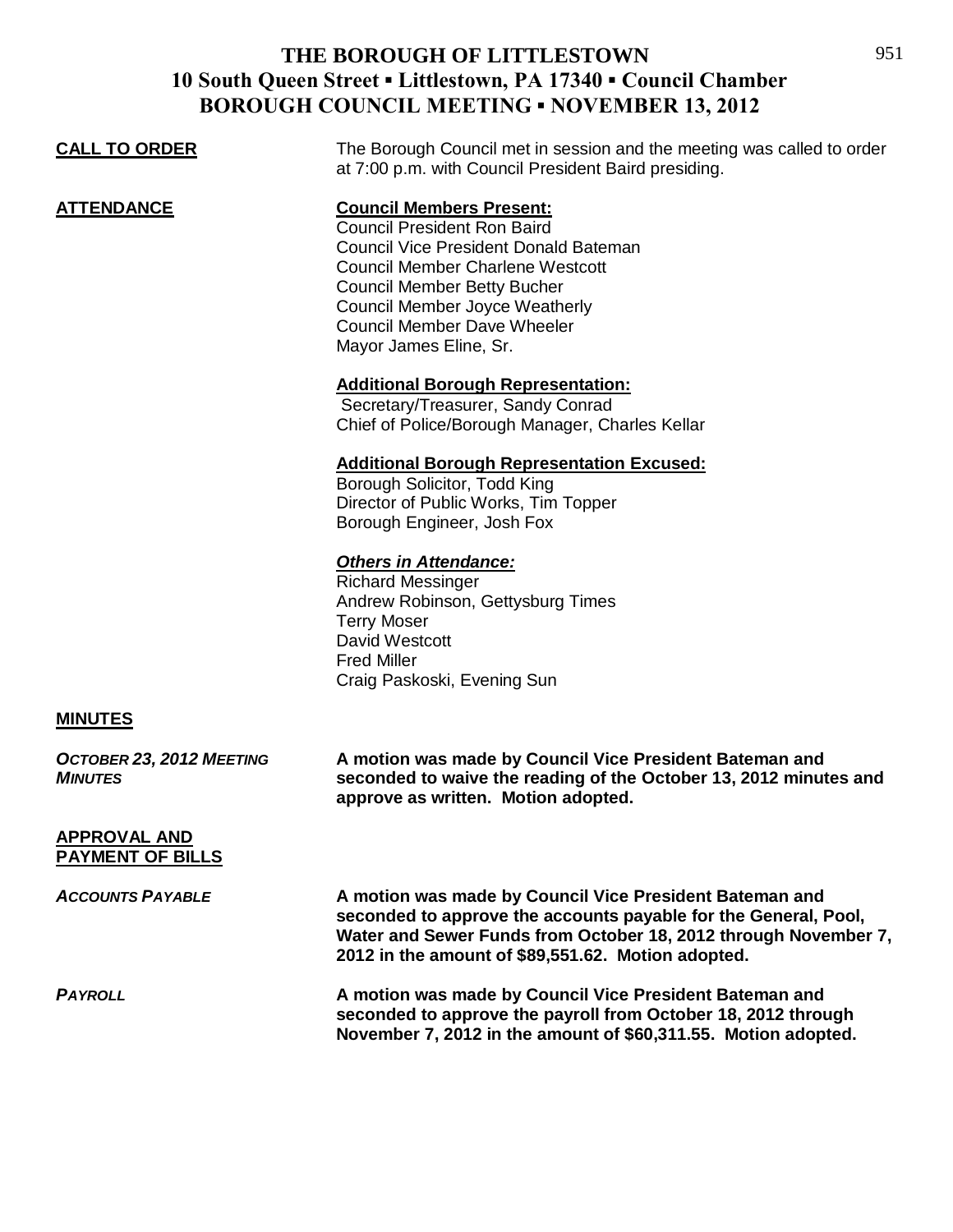## **THE BOROUGH OF LITTLESTOWN 10 South Queen Street ▪ Littlestown, PA 17340 ▪ Council Chamber BOROUGH COUNCIL MEETING ▪ NOVEMBER 13, 2012**

## **NEW BUSINESS**

| <b>2013 TENTATIVE BUDGET</b>                                     | Finance Committee Chair, Don Bateman reviewed the 2013 Tentative<br>Budget with Council and public. The budget is similar to the 2012 Budget.<br>The proposed 2013 budget totals \$3,328,017 and includes estimated<br>revenues and expenditures for the Borough's four major municipal funding<br>categories which include:<br>General Fund: \$1,559,911<br>Pool Fund: \$ 93,658<br>Water Fund: \$720,213<br>Sewer Fund: \$ 954,235                                                                                                                                            |
|------------------------------------------------------------------|---------------------------------------------------------------------------------------------------------------------------------------------------------------------------------------------------------------------------------------------------------------------------------------------------------------------------------------------------------------------------------------------------------------------------------------------------------------------------------------------------------------------------------------------------------------------------------|
|                                                                  | Tax revenues will make up about 70% of all revenue sources. The<br>General Fund has decreased about 12.23% over last year and the Water<br>Fund has increased by 12.87% along with the Sewer Fund of an increase<br>of 11.97%. The increase of the water and sewer funds is due to the<br>current improvements and improvements to come. The overall budget<br>decreased by 1.19% from last year's 2012 budget.                                                                                                                                                                 |
|                                                                  | In the 2013 budget there is a donation of \$25,000 to the Alpha Fire<br>Company. The budget is balanced however in order to balance the budget<br>some of the reserves needed to be used.                                                                                                                                                                                                                                                                                                                                                                                       |
| <b>TAX INCREASE</b>                                              | A motion was made by Council Vice President Bateman and<br>seconded to raise the millage from 2.309 to 2.559 which is a $\frac{1}{4}$ mill.<br>Motion failed 2-4 with Council President Baird, Council Member<br>Wheeler, Council Member Weatherly and Council Member Bucher<br>casting the opposing votes. A roll call vote was taken:<br><b>Council Member Wheeler - no</b><br><b>Council Member Weatherly - no</b><br><b>Council Member Bucher-no</b><br><b>Council President Baird - no</b><br>Council Vice President Bateman - yes<br><b>Council Member Westcott - yes</b> |
| <b>RESOLUTION TO TENTATIVELY</b><br><b>ADOPT THE 2013 BUDGET</b> | A motion was made by Council Vice President Bateman to adopt the<br>Resolution Tentatively adopting the 2013 Budget. Motion died due to<br>a lack of second.                                                                                                                                                                                                                                                                                                                                                                                                                    |
| <b>DONATION TO THE FIRE COMPANY</b>                              | A motion was made by Council Member Westcott and seconded to<br>remove the Fire Company donation from line item 01.411.500                                                                                                                                                                                                                                                                                                                                                                                                                                                      |
| <b>AMENDMENT TO THE MOTION</b>                                   | A motion was made by Council Member Wheeler and seconded to<br>change the word remove to reduce line item 01.411.500 Fire Company<br>Donation, and add from \$25,000 to \$2,000. Motion adopted 5-1 with<br><b>Council Vice President casting the opposing vote.</b>                                                                                                                                                                                                                                                                                                            |
| <b>ORIGINAL MOTION WITH</b><br><b>AMENDMENT</b>                  | A motion was made by Council Member Westcott and seconded to<br>reduce line item 01.411.500 Fire Company Donation from \$25,000 to<br>\$2,000. Motion adopted 5-1 with Council Vice President casting the<br>opposing vote.                                                                                                                                                                                                                                                                                                                                                     |